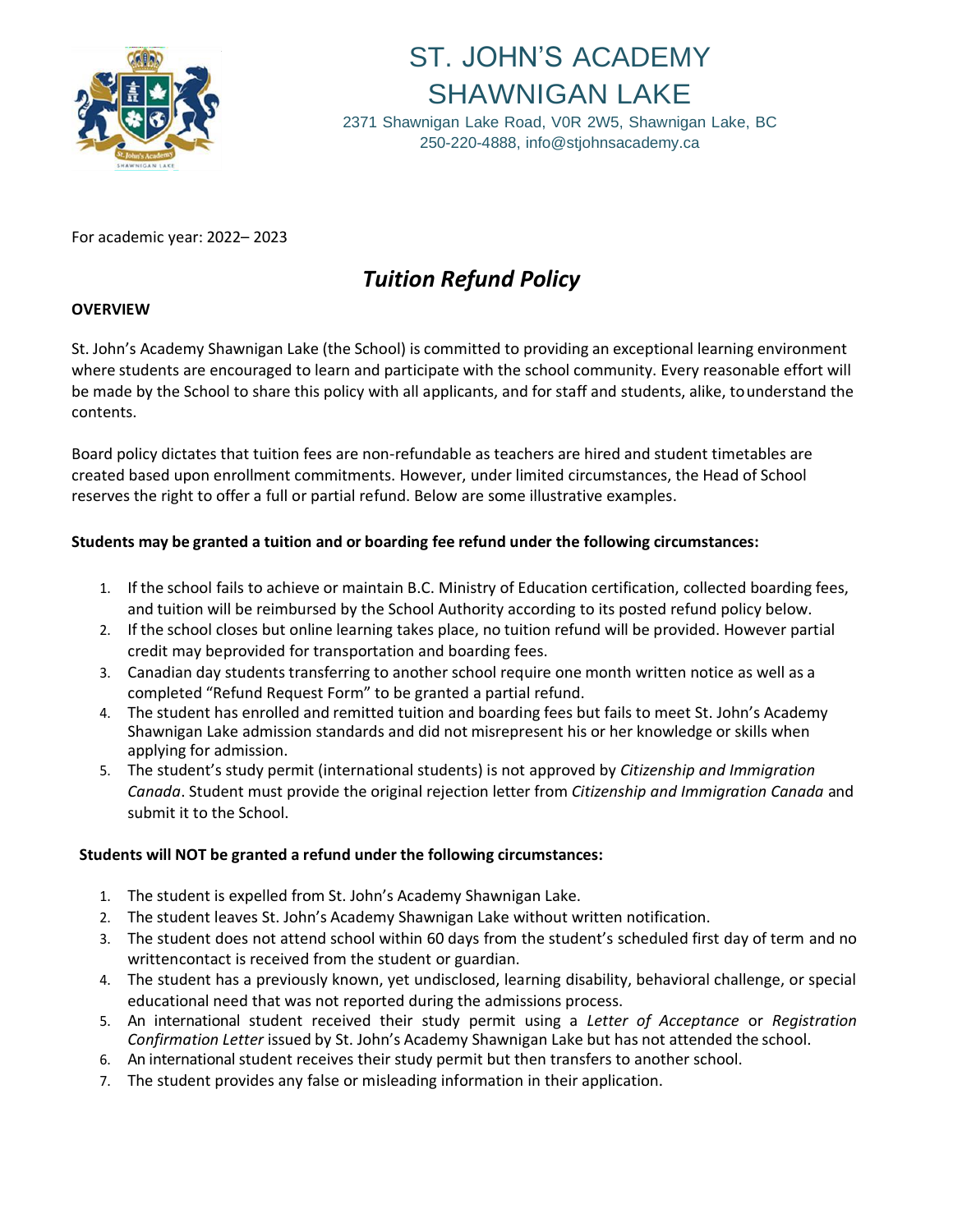

# ST. JOHN'S ACADEMY SHAWNIGAN LAKE

2371 Shawnigan Lake Road, V0R 2W5, Shawnigan Lake, BC 250-220-4888, [info@stjohnsacademy.ca](mailto:info@stjohnsacademy.ca)

\*If a tuition refund circumstance is met, the student may request a refund by providing any required documents and submitting acompleted Refund Request Form to process the refund. Otherwise, all application fees are **nonrefundable** including the **administration fee (\$600.00)**.

\*The normal processing time for a tuition refund is **4 weeks**.

\* Inactive student files will be closed after 6 months if there is no contact from the student/guardian. Tuition will not be held in this case.

By signing below, we have read and agree to St. John's Academy Shawnigan Lake's Tuition Refund Policy.

| <b>Student Signature:</b>          | Date Signed: |
|------------------------------------|--------------|
| Parent/Legal Guardian's Signature: | Date Signed: |

#### **ANNUAL REVIEW OF POLICY**

The Head of School will review the School Tuition Refund policy on an annual basis. Any changes to the policy will require Board approval and will then be communicated to the school community.